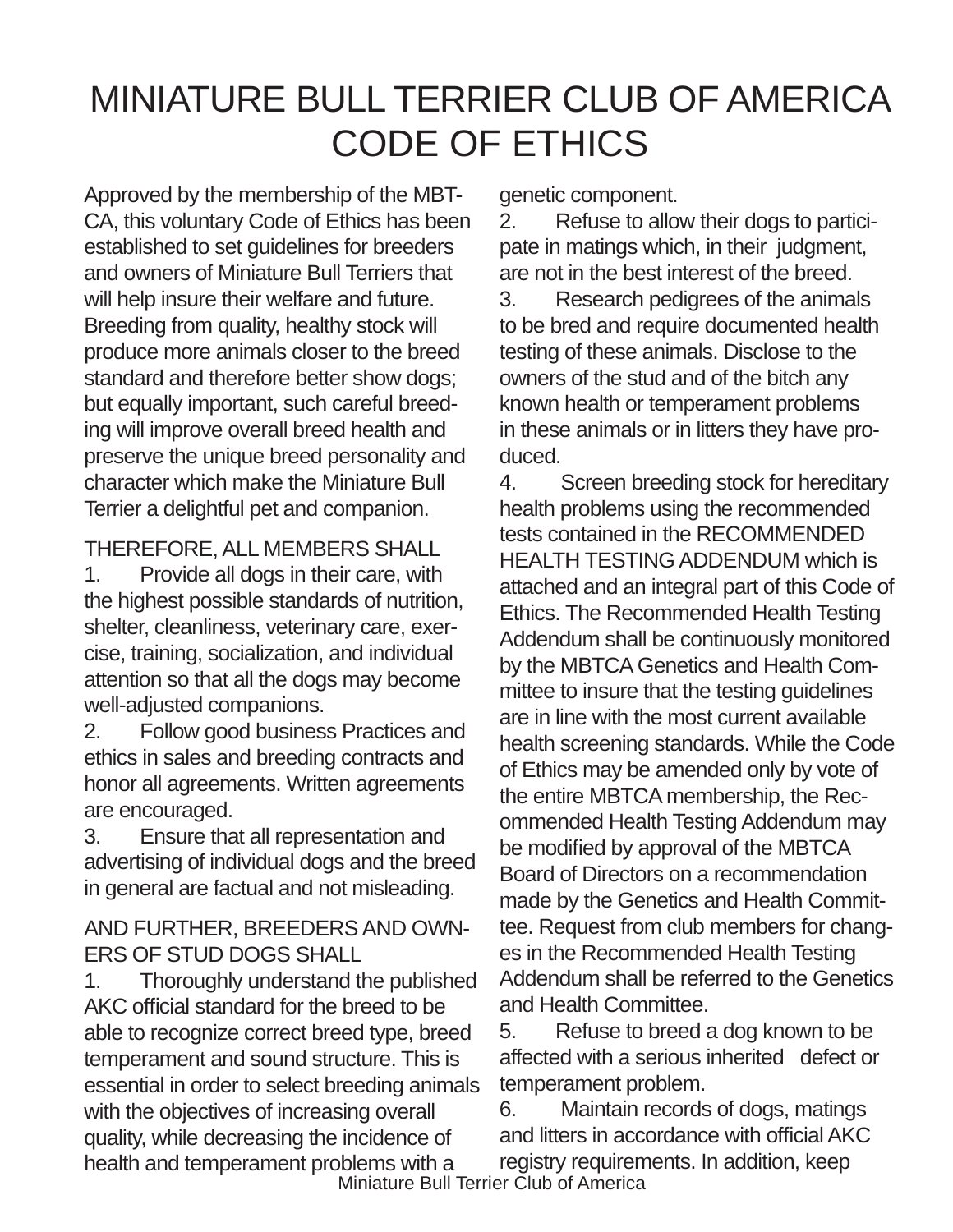careful health record of each puppy in each litter. Notify the owner of the litter's sire of any health problems that appear among the puppies. The owner of the sire should also keep records of each litter and notify breeders who have used the dog if serious health problems start to show up in his pups. Breeders or owners of dogs which develop documented inheritable disease should make every reasonable effort to notify owners of related dogs so that breeders will have more complete information when planning future matings and so that potentially vulnerable dogs may have their health more closely monitored. For the same reasons, any dog failing any of the recommended health screening tests should be reported to the dog's breeders and to owners of closely related dogs. All of the above notifications to the breeders must include copies of the original test results so that there is documentation for each case reported.

7. Encourage puppy buyers to have health screening done even if the dog will never be bred to catch potential problems early and to take measures to lessen the severity of such problems. Breeders need to keep in touch with puppy buyers to monitor puppy progress and to keep a health record of each puppy. Breeders should strongly encourage new owners to tattoo or microchip their dogs and to register this permanent identification with the appropriate registry.

8. Strongly consider not breeding any Miniature Bull Terrier until two years old or older, at which time the dog is old enough for its heart and kidney tests to have validity.

9. Refrain from breeding a litter until such time as the breeder can properly rear all puppies until they are placed in good

homes. Accept the return of puppies, if necessary during their entire lifetimes. Although the breeder has the greatest share of responsibility for puppies bred, the owner of the puppies' sire also should have enough interest in his dog's offspring to be willing to help in the rescue and placement of these needy dogs.

10. Refuse to engage in wholesaling or distribution of litters of Miniature Bull Terriers or selling of breeding stock to pet dealers, catalog companies or other commercial sources of distribution. Nor shall Miniature Bull Terriers be offered in drawings, raffles, auctions, lotteries, or for laboratory experiments.

11. Determine to the best of their ability the suitability of any individual buyer to meet both the common and unique needs of the Miniature Bull Terrier. They shall not transfer puppies before seven weeks of age. The breeder should provide the new owner with the following:

a. Four or five generation pedigree.

b. Feeding schedule for the first few weeks.

c. Immunization schedule and veterinary health check report.

d. AKC registration form, either the regular blue slip or the Limited Registration form.

e. Written information concerning care, feeding, training, socialization and accident prevention. A recommended reading list with titles on how to raise and train a puppy plus Bull Terri and Miniature Bull Terrier breed books. Also the breeder's offer to be available for consultations and guidance throughout the dog's life.

f. Contract specifying that the dog cannot be sold to a third party but ced in good **must be returned to the breeder if owner**<br>Miniature Bull Terrier Club of America